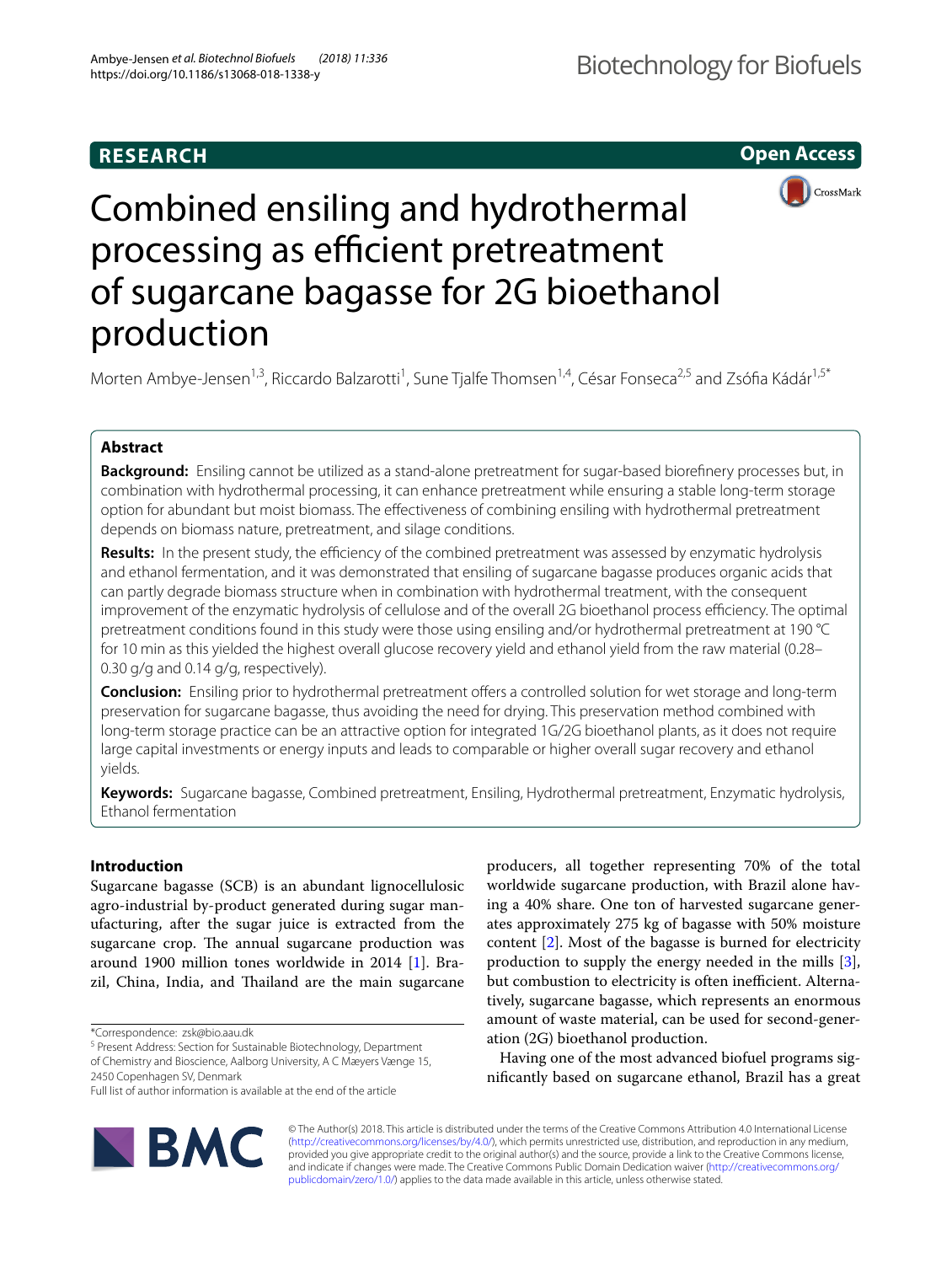interest in the integration of novel and more efficient technologies for the upgrading of the lignocellulosic biomass obtained in the well-establish frst-generation (1G) process. The development of 2G bioethanol processes, especially in combination with existing 1G bioethanol industries, is one attractive option, as it can utilize existing energy supply systems and equipment, such as bioreactors for fermentation and distillation columns. Besides, it is advantageous that sugarcane bagasse is already available on-site, thus decreasing logistics costs. Moreover, since only about one-third to half of the available bagasse is required to produce the energy needed for the 1G bioethanol process, the integration of the 2G process is estimated to increase the total ethanol production by 40% [[4\]](#page-9-3). The advantages of the integrated  $1G/2G$  bioethanol production were already emphasized [\[5](#page-9-4)]. Furlan et al. [\[6](#page-9-5)] compared the economic feasibility of 1G, 1G plus electric energy, and integrated 1G/2G bioethanol biorefnery plants in Brazil and concluded that the dedicated 1G/2G bioethanol biorefnery was most advantageous. Furthermore, diferent levels of integration between 1G and 2G ethanol production showed better economic results compared to stand-alone plants, especially when advanced hydrolysis techniques and pentose fermentation were included (5). The usage of the whole sugarcane lignocellulosic biomass (bagasse, straw and tops) can signifcantly increase 2G ethanol production when compared to the use of the bagasse alone [[7](#page-9-6)]. It should be noted that 1G bioethanol plants typically run their processes for only 8–10 months per year, since sugarcane could not be harvested in the rainy season. Therefore, technologies allowing long-term storage of the bagasse are an attractive option for integration of 1G/2G bioethanol biorefneries. The utilization of other crops during the off-season period is an alternative, but it requires further logistics and process adaptations as in the case of corn-starch bioethanol production [\[8](#page-9-7)].

Pretreatment is one of the most important and expensive steps in lignocellulosic ethanol biorefneries. For the utilization of sugarcane bagasse, the costs of alkaline pretreatment and the long process time of biological pretreatment have been found to be the limiting factors for large-scale 2G bioethanol applications [\[9](#page-9-8)]. Hydrothermal processing has been considered a cost-efective and environmentally friendly pretreatment method as it (i) does not require the addition and recovery of chemicals; (ii) has limited equipment corrosion problems; (iii) has simple and economical operation [\[10](#page-9-9)].

Sugarcane bagasse has a dry matter content of approximately 50% which is almost the optimal value for hydrothermal pretreatment. Therefore, dry biomass storage would not be necessary and advantageous, as drying would not only increase costs but would also potentially increase the recalcitrance of the biomass [[11](#page-9-10)]. On the other hand, due to its natural moisture content, sugarcane bagasse during storage can be easily subjected to spontaneous deterioration by diferent microorganisms and signifcant reduction of available saccharides.

Ensiling provides a controlled solution for wet storage and long-term preservation of the material, as fermentation with lactic acid bacteria prevents extensive biomass degradation by other microbes. Due to acidifcation by organic acids during ensiling, the decreased pH prevents the growth and proliferation of degrading microorganisms (e.g., fungi and competing bacteria able to degrade polysaccharides), and preserves the biomass. During storage, the low pH can initiate a pretreatment efect on the biomass by partly degrading the biomass structure  $[12]$  $[12]$ . This preservation method allows for a biomass pretreatment combined with storage practice, which does not require large capital investments or energy inputs.

Ensiling has been previously combined with hydrothermal pretreatment (HTT) on wheat straw and grass, with stream explosion on hemp, and in combination with fungal delignification on wheat straw  $[12-15]$  $[12-15]$  $[12-15]$ . Combination of two biological pretreatments (ensiling and fungal pretreatment) can be advantageous in developing countries, where smaller bioenergy production units are favorable due to limited biomass logistics [[15](#page-9-12)]. Combination of ensiling with steam pretreatment did not show signifcant efect for the conversion of hemp to ethanol [\[14\]](#page-9-13). However, ensiling of wheat straw prior to HTT has shown signifcant improvement of pretreatment and overall 2G bioethanol process, being proposed to reduce pretreatment costs on large-scale operations by reducing the HTT temperature or by increasing overall conversion yields [\[12\]](#page-9-11). Similar experiments on grass have shown that the improvements are signifcantly lower than on wheat straw, which emphasizes that the efect of ensiling in HTT is biomass dependent [\[13](#page-9-14)].

The aim of this study is to analyze the effect of ensiling prior to HTT as an efective combinatorial pretreatment to process sugarcane bagasse for 2G bioethanol production. The organic acids production at low dry matter content during ensiling can catalyze hydrothermal pretreatment, reducing the pretreatment temperature and thus overall energy consumption. The hypothesis is that the conversion of sugarcane bagasse to ethanol similarly to wheat straw will decrease the necessary temperature of HTT if ensiling is used prior. The pretreatment effectiveness was measured by glucose recovery after enzymatic hydrolysis and by subsequent bioethanol production by fermentation.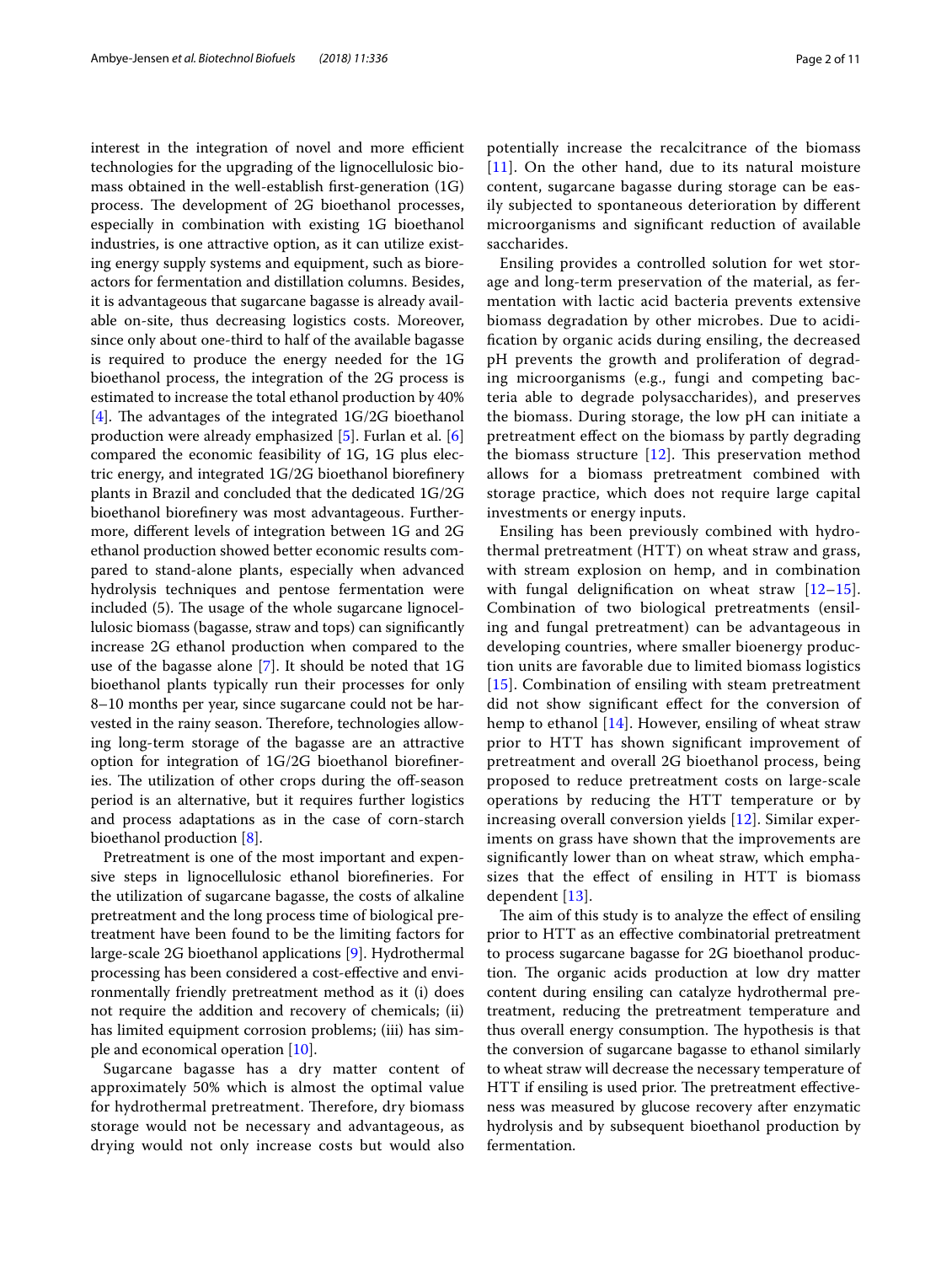## **Results and discussions**

## **Ensiling of sugarcane bagasse**

After 4 weeks ensiling of SCB minimal weight loss (0.1% w/w) was observed (Table [1](#page-2-0)) indicating that the biomass was well preserved. This result indicates an efficient ensiling process, a consequence of the anaerobic conditions applied and of the prevalence of the lactic acid bacteria inoculated.

The produced lactic and acetic acids, 4.5 and 3.5% (w/w), respectively, caused a pH drop from the initial 7.0 to 4.1. From the 7% (w/w) xylose supplemented for the ensiling process, approximately half  $(3.6\% \text{ w/w})$ was recovered in the water extract from ESCB. Using the same approach for ensiling of wheat straw, Ambye-Jensen et al.  $[12]$  recovered only 1.3% (w/w) xylose at the end of the process. Considering the stoichiometry of xylose fermentation to lactic and acetic acids, the 3.4% (w/w) xylose consumed would yield at maximum 2.0 and  $1.4\%$  (w/w) lactic and acetic acids, respectively. The high concentration of organic acids obtained in the ensiling process suggests that the supplemented xylose is not the

<span id="page-2-0"></span>**Table 1 Dry matter loss, pH, and the most signifcant organic compounds in water extractives in ESCB after 4 weeks of ensiling (% w/w of DM)**

| DM loss $% w/w$ | 0.1            |
|-----------------|----------------|
| pH              | 4.1            |
| Glucose         | $0.4 \pm 0.00$ |
| Xylose          | $3.6 \pm 0.02$ |
| Lactic acid     | $4.5 \pm 0.02$ |
| Acetic acid     | $3.5 \pm 0.01$ |
| Total*          | 8.0            |
|                 |                |

\* Total includes the fatty acids

only carbon source used in the anaerobic fermentation process. Dewar et al. [\[17](#page-9-15)] showed that the production of organic acids in biomass silage led to partial hydrolysis of the hemicellulose fraction. However, in the case of wheat straw ensiling, the released xylose from hemicellulose counted for a negligible fraction [\[12\]](#page-9-11). In the present study, the maintenance of the hemicellulose content in the ESCB (Table [2](#page-2-1)) implies that the contribution from hemicellulose for the acid products obtained during ensiling can mainly result from deacetylation of this fraction. The lower amount of glucan and water extractives in ESCB when compared to SCB (Table [2\)](#page-2-1) indicates that some carbohydrates have been utilized by the bacteria during ensiling. Taking into account that SCB contains residual non-structural carbohydrates from sugarcane processing (e.g., sucrose), the use of xylose supplementation to boost ensiling may be avoided.

## **Efect of ensiling and hydrothermal pretreatment in the composition of solid fbers**

Hydrothermal pretreatment was carried out on both SCB and ESCB. The slurry after pretreatment was separated into solid and liquid fractions. The composition of the solid fbers from untreated SCB (SCB) and hydrothermally pretreated SCB (HTT SCB) was compared to those from ensiled SCB (ESCB) and hydrothermally pretreated ESCB (HTT ESCB) (Table [2\)](#page-2-1).

The comparison of the glucan content of SCB with that of ESCB shows that ensiling preserves most of the cellulose (90%). Still, this result contrasts with that of wheat straw ensiling, where almost all the cellulose (99%) was preserved [\[12](#page-9-11)]. During HTT at high temperatures (160– 190 °C), water acts as a weak acid and initiates the mechanism of autohydrolysis and acetyl groups are released

|                 | $\frac{1}{2}$                         |                                  |                           |                                                            |                       |  |  |
|-----------------|---------------------------------------|----------------------------------|---------------------------|------------------------------------------------------------|-----------------------|--|--|
|                 | Cellulose<br>$(w/w\% \text{ of } DM)$ | Hemicellulose<br>$(w/w\%$ of DM) | Lignin<br>$(w/w\%$ of DM) | <b>Extractives<sup>a</sup></b><br>$(w/w\% \text{ of } DM)$ | Solid fiber yield (%) |  |  |
| SCB             | $36.1 \pm 4.2$                        | $22.3 \pm 2.1$                   | $16.9 \pm 0.6$            | $18.6 \pm 0.0$                                             |                       |  |  |
| HTT SCB 160 °C  | 41.8                                  | 23.8                             | 21.8                      |                                                            | 85.5                  |  |  |
| HTT SCB 170 °C  | 43.3                                  | 22.0                             | 22.2                      |                                                            | 78.4                  |  |  |
| HTT SCB 180 °C  | $47.0 \pm 1.7$                        | $19.1 \pm 0.6$                   | $23.1 \pm 0.2$            |                                                            | $80.8 \pm 0.03$       |  |  |
| HTT SCB 190 °C  | 49.4                                  | 13.6                             | 24.9                      |                                                            | 68.1                  |  |  |
| <b>ESCB</b>     | $32.5 \pm 1.3$                        | $22.3 \pm 1.2$                   | $18.7 \pm 0.1$            | $13.0 \pm 0.9$                                             |                       |  |  |
| HTT ESCB 160 °C | 40.9                                  | 23.9                             | 21.2                      |                                                            | 75.5                  |  |  |
| HTT ESCB 170 °C | 44.3                                  | 19.8                             | 22.8                      |                                                            | 71.9                  |  |  |
| HTT FSCB 180 °C | $45.1 \pm 2.4$                        | $17.3 \pm 0.1$                   | $23.7 \pm 0.1$            |                                                            | $72.6 \pm 0.03$       |  |  |
| HTT ESCB 190 °C | 48.6                                  | 11.9                             | 25.4                      |                                                            | 63.8                  |  |  |

<span id="page-2-1"></span>**Table 2 Solid fber yields after HTT and chemical composition of the solid fbers from raw sugarcane bagasse (SCB), hydrothermal pretreated sugarcane bagasse (HTT SCB), ensiled sugarcane bagasse (ESCB), and hydrothermal pretreated ensiled sugarcane bagasse (HTT ESCB)**

<sup>a</sup> Extractives are the result of water extraction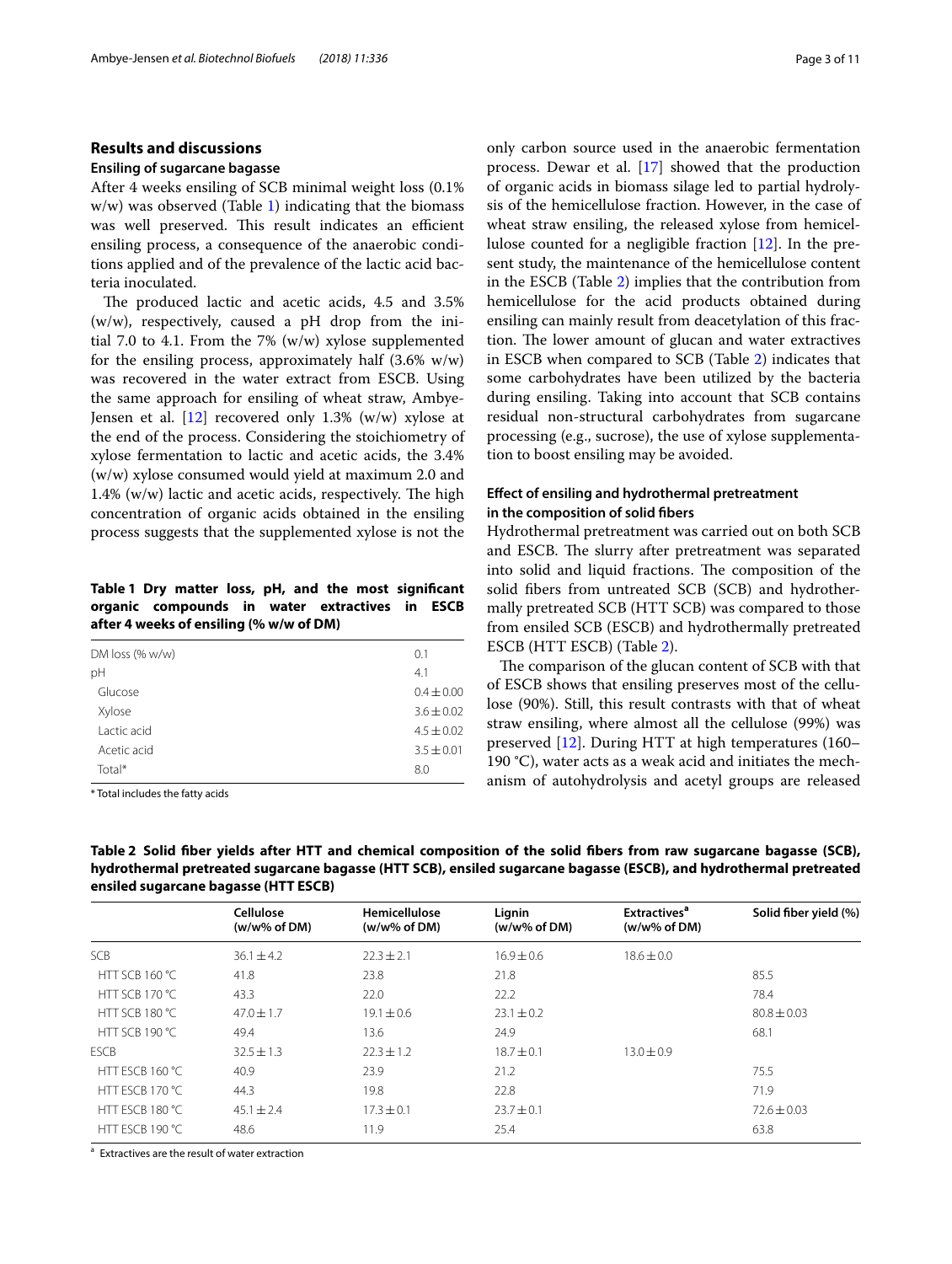from hemicellulose, further enabling the solubilization of this fraction  $[10]$  $[10]$ . This feature can be observed from the results in Table [2](#page-2-1) comparing untreated and pretreated samples. Since hemicellulose was partially solubilized with HTT, cellulose and lignin were up-concentrated in the solid fbers of pretreated biomass, a phenomenon that is intensifed at higher temperatures. However, no signifcant impact of ensiling was observed in the cellulose and lignin content of the solid fbers. Cellulose obtained from HTT SCB and HTT ESCB between 160 and 190 °C ranged between 41.8 and 49.4% in HTT SCB, and between 40.9 and 48.6% in HTT ESCB, representing a glucan recovery of more than 90% in relation to the SCB and ESCB content in all the HTT conditions tested (Table  $2$ , see next section). The increase of temperature in HTT also up-concentrated lignin in the solid fbers, both on SCB and ESCB, ranging from 21 to 22% at 160 °C to around 25% at 190 °C. During hydrothermal pretreatment, lignin is melted, difused out of the cell wall matrix, and redistributed on the fbers surface, thus HTT rearranges the lignin fraction of the biomass rather than removing it [\[18](#page-9-16)].

The combination of ensiling with HTT impacted differently in the composition of the solid fbers, mainly in the hemicellulose content. At 170 °C, ensiling extended the overall efect of the pretreatment reducing hemicellulose content from 22.0% (HTT SCB 170 °C) to 19.8% (HTT ESCB 170 °C). In fact, the solubilization of hemicellulose at 170 °C after ensiling (HTT ESCB 170 °C) is similar to the one obtained at 180 °C without prior ensiling (HTT SCB 180 °C)—hemicellulose content of solid fbers of 19.8 and 19.1%, respectively. A more extended hemicellulose solubilization was obtained with HTT at 190 °C, where the hemicellulose in the solid fbers was nearly halved for both SCB (from 22.3 to 13.6%) and ESCB (from 22.3 to 11.9%). The impact of ensiling on hemicellulose solubilization after HTT can be observed comparing HTT ESCB and HTT SCB at 170, 180, and 190 °C. HTT treatment at 160 °C appears to be too mild to observe an efect of ensiling with virtually no solubilization of hemicellulose in both HTT SCB and HTT ESCB.

## **Mass balance after pretreatment**

A complete mass balance was formulated after hydrothermal treatment since the liquid fraction obtained was also characterized. The cellulose and hemicellulose in the solid fraction and the respective carbohydrates obtained in the liquid fraction were used to calculate the recovery factors.

Virtually, all the cellulose in the solid fbers were preserved in all cases after hydrothermal pretreatment of both SCB and ESCB, with a recovery factor above 90%.

As earlier described, HTT solubilizes hemicellulose but the high temperatures can lead to signifcant degradation of the solubilized carbohydrates [[19\]](#page-9-17). Figure [1](#page-3-0) represents the hemicellulose (xylose) recovery factors both in solid and in liquid fractions. The increased temperature of HTT increased the solubilization of hemicellulose both on SCB and ESCB. Total recovery varies from the 90% of HTT at 160 °C to the 60–70% (SCB–ESCB) for HTT

<span id="page-3-0"></span>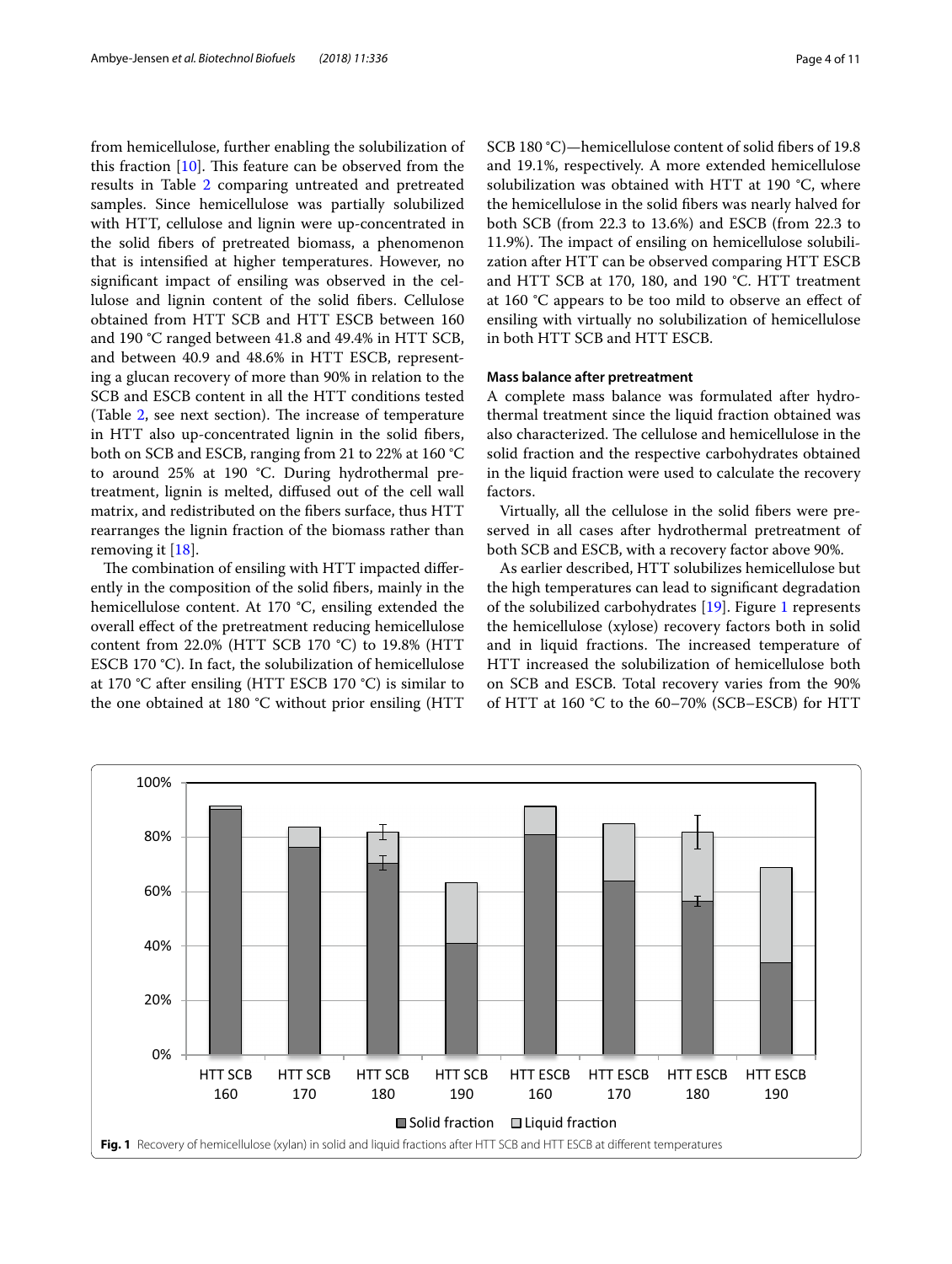at 190 °C (Table [2\)](#page-2-1). In most of the cases (except 190 °C), hemicellulose was mainly (>50%) recovered in the solid fraction.

In general, the solubilization of hemicellulose was higher when ensiling was applied before HTT, as a decrease of hemicellulose content in the solid fraction was observed at the same temperatures. For example, at 170 °C, the recovery factors in solid and liquid fractions were, respectively, 76% and 7% for SCB and 64% and 21% for ESCB, while at 180 °C reached 70.5% and 11.3% for SCB and  $56.5\%$  and  $25.3\%$  for ESCB (Fig. [1\)](#page-3-0). This supports the hypothesis that ensiling has efect on HTT severity in terms of hemicellulose solubilization [\[12](#page-9-11)], with the additional acid produced during ensiling functioning as catalyst during HTT. The lower recovery factors at higher temperatures most probably result from carbohydrate (xylose) degradation into furan derivatives (e.g., furfural) [\[19](#page-9-17)].

## **Enzymatic hydrolysis of pretreated SCB solid fbers**

Enzymatic hydrolysis of the untreated and hydrothermal pretreated (HTT) solid fbers of SCB and ESCB was performed in order to evaluate the pretreatment efficiency. The increased cellulose accessibility during HTT is due to the partial hydrolysis of hemicellulose hydrolysis and relocation of lignin. Commercial cellulases and hemicellulases were applied for the enzymatic hydrolysis of the solid fibers. Table [3](#page-4-0) shows the glucose and xylose recovery after enzymatic hydrolysis.

The cellulose conversion increased with the HTT temperature, as denoted by the higher glucose recovery yields, which reaches more than 85% in the HTT ESCB 190  $°C$  (Table [3\)](#page-4-0). The highest glucose recovery without ensiling was 75.5%, at the highest HTT temperature (Table [3](#page-4-0)). Lower HTT temperatures resulted in signifcantly lower cellulose conversion: for example, at 170 °C the efficiency of enzymatic hydrolysis was only 61% of that at 190 °C. The low cellulose digestibility  $(<50\%)$  at 160 and 170 °C showed that the severity at these temperatures was not sufficient enough to disrupt the lignocellulose structure both with and without means of ensiling. The best results obtained for enzymatic hydrolysis of HTT SCB were similar or higher than the previously reported. Wang et al. [\[20](#page-9-18)] reported 68.3% enzymatic hydrolysis yield of SCB with liquid hot water pretreatment at 180 °C for 20 min when a fed-batch process was applied. In turn, Silva et al. [\[21\]](#page-9-19) and Rocha et al. [\[22\]](#page-9-20) achieved only 56.9% hydrolysis yield at 190 °C for 10 min, compared to our results which reached the 70.1% under similar severity conditions. This can be most likely due to the (i) diference in biomass composition as in our study, the sugarcane bagasse had signifcantly lower lignin content or (ii) the applied higher solid loading (10%) at Silva et al. [\[21](#page-9-19)] and Rocha et al. [\[22](#page-9-20)]. On untreated SCB, those authors achieved a hydrolysis yield of only 6.0%, while in this work, cellulose conversion yield of SCB achieved 18.4%. Those authors were able to increase signifcantly the glucose recovery yield when delignifcation was applied after HTT. When HTT at 190 °C for 10 min was followed by delignifcation (with NaOH 1.0% (w/v), 100 °C, 1 h), the enzymatic hydrolysis yield increased to 89.2% which is similar to that achieved

<span id="page-4-0"></span>**Table 3 Glucose and xylose recovery after enzymatic hydrolysis of raw sugarcane bagasse (SCB), of ensiled sugarcane bagasse (ESCB), or of the solid fraction from hydrothermal pretreated sugarcane bagasse (HTT SCB) or hydrothermal pretreated ensiled sugarcane bagasse (HTT ESCB)**

| Glucose recovery yield<br>(enzymatic hydrolysis)% <sup>a</sup> | Overall glucose recovery yield (g)<br>of glucose/g of raw material) <sup>b</sup> | Xylose recovery<br>yield (enzymatic | Overall xylose recovery yield (q<br>of xylose/g of raw material) <sup>b</sup> |
|----------------------------------------------------------------|----------------------------------------------------------------------------------|-------------------------------------|-------------------------------------------------------------------------------|
| $18.4 \pm 1.0$                                                 | 0.07                                                                             | $9.9 \pm 0.7$                       | 0.02                                                                          |
| $30.5 + 0.8$                                                   | 0.12                                                                             | $25.5 \pm 1.1$                      | 0.06                                                                          |
| $46.3 + 6.0$                                                   | 0.17                                                                             | $49.6 + 4.6$                        | 0.09                                                                          |
| $60.4 + 4.7$                                                   | 0.25                                                                             | $74.1 + 4.1$                        | 0.12                                                                          |
| $75.5 \pm 1.5$                                                 | 0.28                                                                             | $95.1 \pm 0.8$                      | 0.10                                                                          |
| $75.5 \pm 0.9$                                                 | 0.09                                                                             | $18.1 \pm 0.8$                      | 0.04                                                                          |
| $31.7 + 4.0$                                                   | 0.11                                                                             | $31.5 \pm 4.5$                      | 0.06                                                                          |
| $50.8 + 0.8$                                                   | 0.18                                                                             | $64.6 \pm 2.7$                      | 0.10                                                                          |
| $68.6 + 5.2$                                                   | 0.24                                                                             | $84.9 \pm 5.0$                      | 0.11                                                                          |
| $86.9 + 3.5$                                                   | 0.30                                                                             | $95.0 \pm 3.3$                      | 0.08                                                                          |
|                                                                |                                                                                  |                                     | hydrolysis)% <sup>a</sup>                                                     |

<sup>a</sup> Glucose or xylose recovery yield expressed as glucose or xylose recovered in % of glucose or xylose equivalents in the solid fibers used in the enzymatic hydrolysis process

**b** Overall glucose or xylose recovery yield is the glucose or xylose obtained from the raw material after pretreatment (if used) and enzymatic hydrolysis, expressed in g of glucose or xylose per g of raw material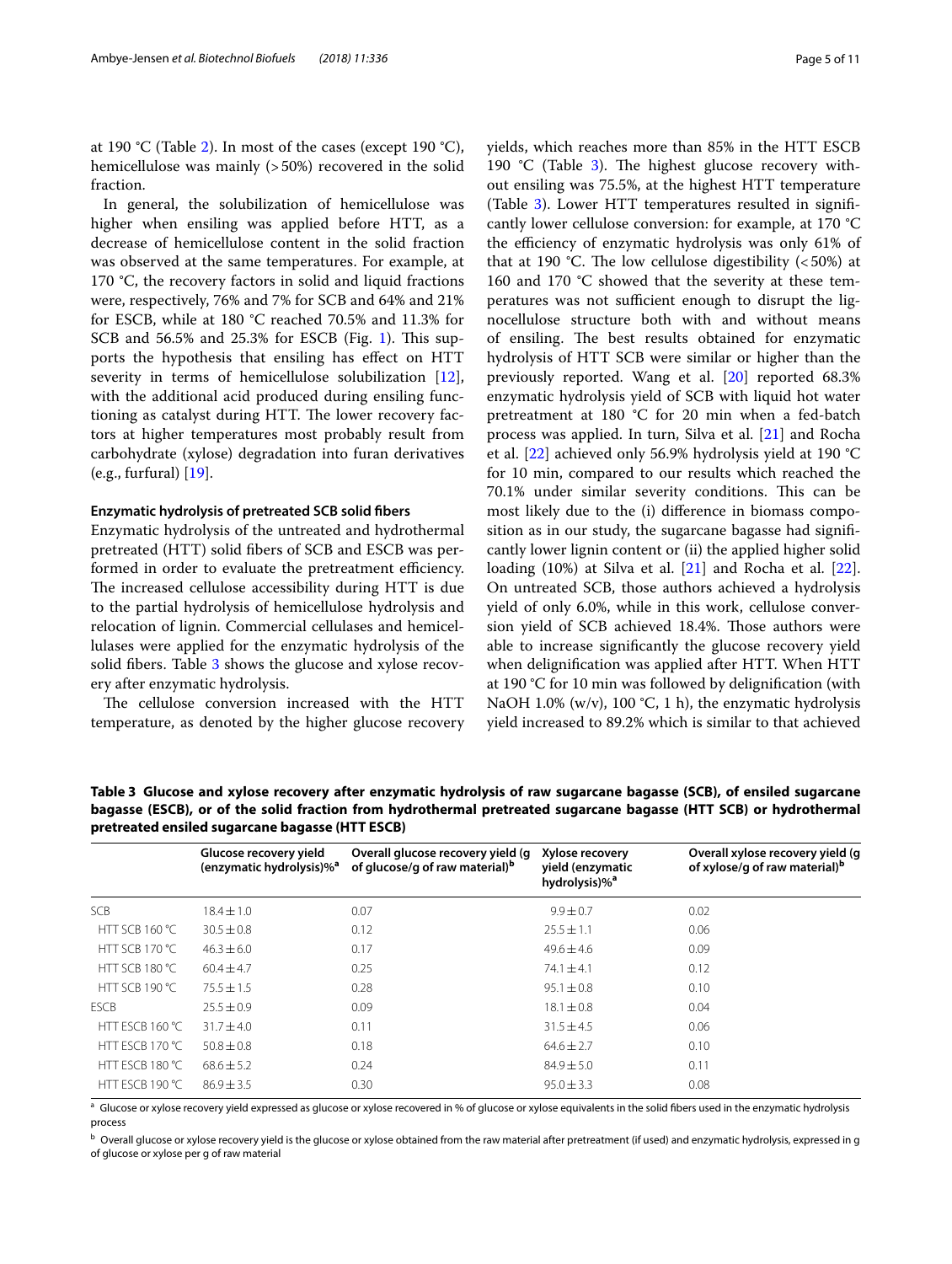in this work when HTT was combined with ensiling (86.9%).

The data also showed that even though ensiling improved the cellulose digestibility when combined with HTT, ensiling as a stand-alone pretreatment was not effective, as only 23.0% (0.09  $g/g$ ) of the available glucose in the raw material could be obtained. In fact, the glucose recovery yields after enzymatic hydrolysis were improved when ensiling was combined with HTT. At all temperatures, the combination of ensiling and HTT led to an increase in cellulose conversion of 10–15% in relation to stand-alone HTT. The highest overall glucose recovery yield (0.30 g/g) was achieved with HTT ESCB at 190 °C, which represents approx. 75% of glucose equivalents in the raw material, 5% more than with HTT SCB at the same temperature. The positive effect of ensiling combined with HTT can be both due to the long impregnation time with organic acids during ensiling, and due to the contribution of lower pH at the beginning of HTT, which increases HTT severity [[12\]](#page-9-11).

Similar experiments were performed on wheat straw (WS)  $[12]$  $[12]$ . The cellulose digestibility of the HTT WS increased with the HTT temperature similarly to SCB, especially from 180 to 190 °C, where the glucose recovery yield raised from 45.9 to 71.5%. The prior ensiling before HTT of WS resulted in an increase of the glucose recovery yield up to 78.7% and 73.5%, respectively, for 180 °C to 190 °C. The benefits of wheat straw ensiling combined with HTT pretreatment on higher cellulose conversion were observed only at lower (170  $\degree$ C and 180  $\degree$ C) HTT temperatures. The findings potentially enable a considerable decrease in the necessary process temperature in HTT of WS, thereby having a positive efect on largescale pretreatment costs. On SCB, an increased glucose recovery was observed at all temperatures when ensiling was applied prior to HTT. In this case, the recommendation is, thus, not to decrease HTT temperature as with WS. The benefits, found in this study, of ensiling SCB prior to HTT rely in the higher overall glucose recovery yield when compared with that obtained without ensiling at high HTT temperature. Moreover, the ensiling process will prevent fast deterioration of SCB in a combined 1G/2G ethanol plant.

Both with WS and SCB, ensiling was found to provide signifcant advantages when combined with HTT, but these benefts largely depend on the type of biomass. While ensiling of WS in combination with HTT facilitated a reduction in HTT temperature up to 20 °C, ensiling of SCB consistently increased HTT efficiency in terms of cellulose digestibility in  $10-15$ %. The impact of structural diferences of biomass has been further confrmed when similar experiments were performed on grass [[13](#page-9-14)]. Even though the ensiling of grass prior

HTT caused also increased solubilization and higher concentration of cellulose in the solid fbers compared to non-ensiled grass, the improvement was signifcantly lower than that found on WS and now on SCB.

On WS, it was concluded that substantial more released sugar was gained than the 7% xylose was used to facilitate the ensiling process. In contrast, with grass, the loss of water-soluble carbohydrates during ensiling had a large drawback on the overall sugar recovered. The positive effect of ensiling SCB prior HTT can be quantifed by comparing the overall sugar recovery yields at the same temperatures. Comparing the released glucose at 190 °C from SCB and ESCB, it can be concluded that more released sugar was achieved than was added to facilitate ensiling. Furthermore, the results of excess xylose in the water extract of ESCB suggest that supplementation of sugars is not needed to boost ensiling in the case of SCB.

Hemp silage was ensiled without any additives and the results indicated that the silage was well preserved [\[14](#page-9-13)]. However, steam explosion pretreatment in combination with ensiling could not increase the overall glucose recovery yield.

In other studies, pretreatment of sugarcane bagasse by steam explosion without addition of  $SO_2$  after one month storage with lactic acid led to 79% glucose recovery yield after enzymatic hydrolysis [[23\]](#page-9-21), which was similar to the pretreatment when  $SO_2$  was only used as the impregnating agent. The results, however, also showed in that study that longer storage time with lactic acid had slightly negative impact. In our study, ensiling was performed for 1 month but the isolated efect of the storage duration was not assessed and should be assessed in future studies.

The digestibility of hemicellulose in the solid fibers is higher at higher HTT temperatures, the same trend observed for cellulose digestibility. The xylose recovery yields after enzymatic hydrolysis were 15–30% higher for the ensiled samples when processed by HTT at lower temperatures (160–180 °C) (Table [3](#page-4-0)), whereas at HTT 190 °C, the percentage of xylose recovery from the solid fbers was 95% for both ensiled and not ensiled SCB. The overall xylose recovery yield does not increase after 180  $°C$  as the overall glucose does. This may be explained by the signifcant degradation of the released xylose at the highest HTT temperature tested (190 °C), in line with the lower hemicellulose conversion observed (see Fig. [1](#page-3-0)).

These results showed that the highest overall sugar recovery is when ensiling is combined with the highest HTT temperature (190 °C). Here, the digestibility of cellulose is the highest and the overall xylose recovery is similar to that of 180 °C, since hemicellulose digestibility is counterbalanced with xylose degradation in the liquid fraction at 190 °C.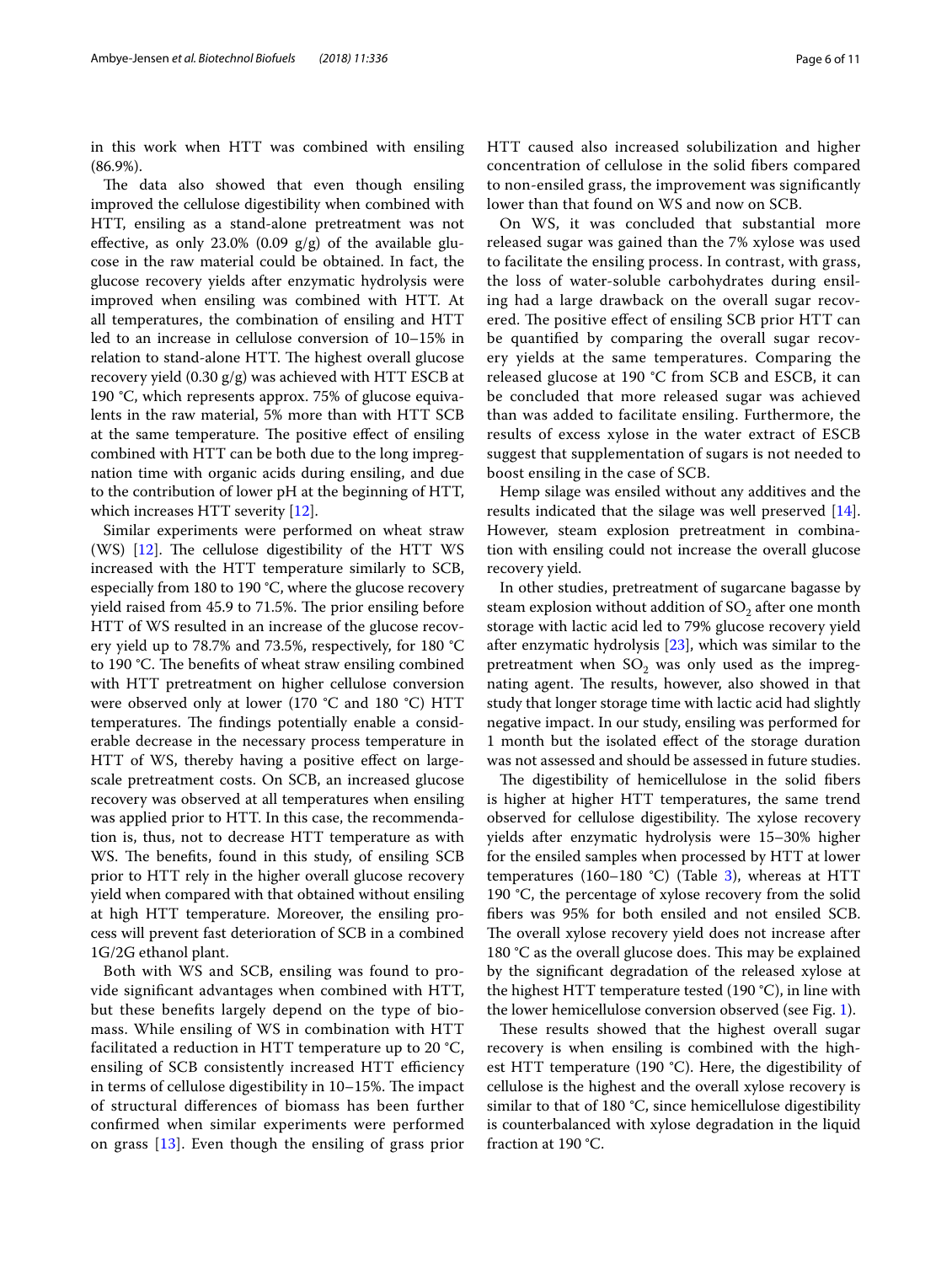## **Efect of combining ensiling and hydrothermal treatment on ethanol production by SSF**

Enzymatic hydrolysis is a good tool for the evaluation of pretreatment efficiency. However, it does not provide complete picture for the implementation of a 2G bioethanol production process. Therefore, the combination of ensiling with HTT was also evaluated by enzymatic hydrolysis and fermentation of SCB, HTT SCB, ESCB, and HTT ESCB solid fibers. The process was carried out under simultaneous saccharifcation and fermentation (SSF) with a short pre-hydrolysis using the industrial glucose-fermenting yeast *S. cerevisiae* Ethanol Red®, which is unable to ferment xylose. At the end of the SSF process, samples were analyzed to quantify ethanol (Table [4](#page-6-0)).

SCB without any pretreatment resulted in only 14.5% ethanol yield of the theoretical. Ensiling as a stand-alone pretreatment method (ESCB) could increase it only up to 19.9% ethanol yield. Ensiling combined with HTT at 160 °C both on SCB and ESCB resulted in very low ethanol yield  $\left($  < 30%), indicating that the severity of the pretreatment was not efficient as previously observed in dedicated cellulose digestibility tests. These values are, however, still higher than was reported by da Cruz et al. [\[24](#page-9-22)], where SCB pretreated at 160 °C for 12.5 min resulted in only 11% ethanol yield.

At HTT 170 °C ensiling improved ethanol yield by a factor of 1.4, boosting ethanol production yield from 32.2% with HTT SCB to 44.6% with HTT ESCB. At higher temperatures, the obtained ethanol yield was still

<span id="page-6-0"></span>**Table 4 Ethanol production after SSF of raw sugarcane bagasse (SCB), hydrothermally treated sugarcane bagasse (HTT SCB), ensiled sugarcane bagasse (ESCB), and ensiled hydrothermally treated sugarcane bagasse (HTT ESCB) (10% solid fbers)**

|                       | Ethanol<br>production<br>(q/l) | <b>SSF</b><br>ethanol<br>yield % <sup>a</sup> | Overall ethanol yield<br>(g ethanol/g raw<br>material) <sup>b</sup> |
|-----------------------|--------------------------------|-----------------------------------------------|---------------------------------------------------------------------|
| SCB.                  | $2.7 + 0.0$                    | 14.5                                          | 0.03                                                                |
| HTT SCB 160 °C        | $4.6 + 0.0$                    | 21.7                                          | 0.04                                                                |
| <b>HTT SCB 170 °C</b> | $7.1 \pm 0.0$                  | 32.2                                          | 0.06                                                                |
| HTT SCB 180 °C        | $12.6 \pm 0.1$                 | 52.7                                          | 0.11                                                                |
| HTT SCB 190 °C        | $19.0 \pm 0.0$                 | 75.3                                          | 0.14                                                                |
| <b>FSCB</b>           | $3.3 + 0.0$                    | 19.9                                          | 0.04                                                                |
| HTT ESCB 160 °C       | $5.3 + 0.0$                    | 25.6                                          | 0.04                                                                |
| HTT FSCB 170 °C       | $101 + 00$                     | 44.6                                          | 0.08                                                                |
| HTT FSCB 180 °C       | $140 + 01$                     | 60.8                                          | 0.11                                                                |
| HTT FSCB 190 °C       | $19.7 + 0.1$                   | 79.3                                          | 0.14                                                                |

<sup>a</sup> % of theoretical ethanol yield obtained from the glucose equivalents present in the solid fbers used in the SSF process

b Overall ethanol yield is the ethanol obtained from the raw material after pretreatment (if used) and SSF, expressed in g of ethanol per g of raw material higher on ESCB than SCB, but the factor decreased to 1.2 at 180 °C and was not much improved at 190 °C.

The maximum ethanol concentration found during SSF experiments is the one of HTT ESCB at 190 °C with 19.7 g/l corresponding to almost 80% ethanol yield based of glucose equivalents in the solid fbers.

The obtained ethanol production results in this study are higher than the ones reported by da Cruz et al. [[24](#page-9-22)] where a detailed full factorial design was performed on SCB testing HTT temperature between 160 and 200 °C and the time from 5 to 20 min. The maximum glucose recovery yield was above 80%, while the fnal ethanol yield was close to 70% of the theoretical maximum when pretreatment was performed at 190 °C for 17 min, or for 12 min but at elevated temperature at 200 °C. At 190 °C HTT, shorter pretreatment time (10 min), similar enzyme dosage, and higher DM content (10%) for the SSF, we here reached higher ethanol yield (75.3%) from non-ensiled SCB. Liquid hot water pretreatment (similar to HTT) of SCB at 180 °C for 20 min resulted in the fnal ethanol yield of 88.3% already when SSF was followed after a fed-batch hydrolysis  $[20]$  $[20]$ . The maximum overall ethanol yield of 0.14 g of ethanol per g of raw material at 190 °C HTT, both with ensiled and non-ensiled SCB, represents around 70% of the maximum ethanol that can be obtained from the glucan fraction of the raw material.

Producing ethanol from the solid fibers after pretreatment is one option. Another, and more advantageous, could be when the whole hydrolysate is used, thus eliminate separations cost after pretreatment, and also allow conversion of all the carbohydrates. It should also be noted that current metabolic engineered yeasts are able to efficiently ferment xylose with glucose  $[25]$  $[25]$  $[25]$ . Therefore, further studies need to address the fermentation of the whole slurry in order to study the efect of both organic compounds produced during ensiling, which can be concentrated in the liquid fraction as well as compounds produced during pretreatment with regard to potential inhibition for ethanol fermentation by the yeasts. These inhibitors could especially influence the fermentation of xylose. Sipos et al. [[14](#page-9-13)] performed steam pretreatment on hemp and on ensiled hemp. When the whole slurry was fermented slightly lower, ethanol yield (71.2%) was observed on ensiled hemp when compared with non-ensiled hemp (74.1%). The lower ethanol yield was explained by the presence of acetic acid at a concentration of 6.8 g/l. It is important to emphasize that the authors applied steam explosion at high temperature (210  $^{\circ}$ C), so probably other compounds (e.g., sugar degradation products) also contributed to the inhibition. Acetic acid and sugar- and lignin-degradation products are among the inhibitory compounds generated from pretreated lignocellulosic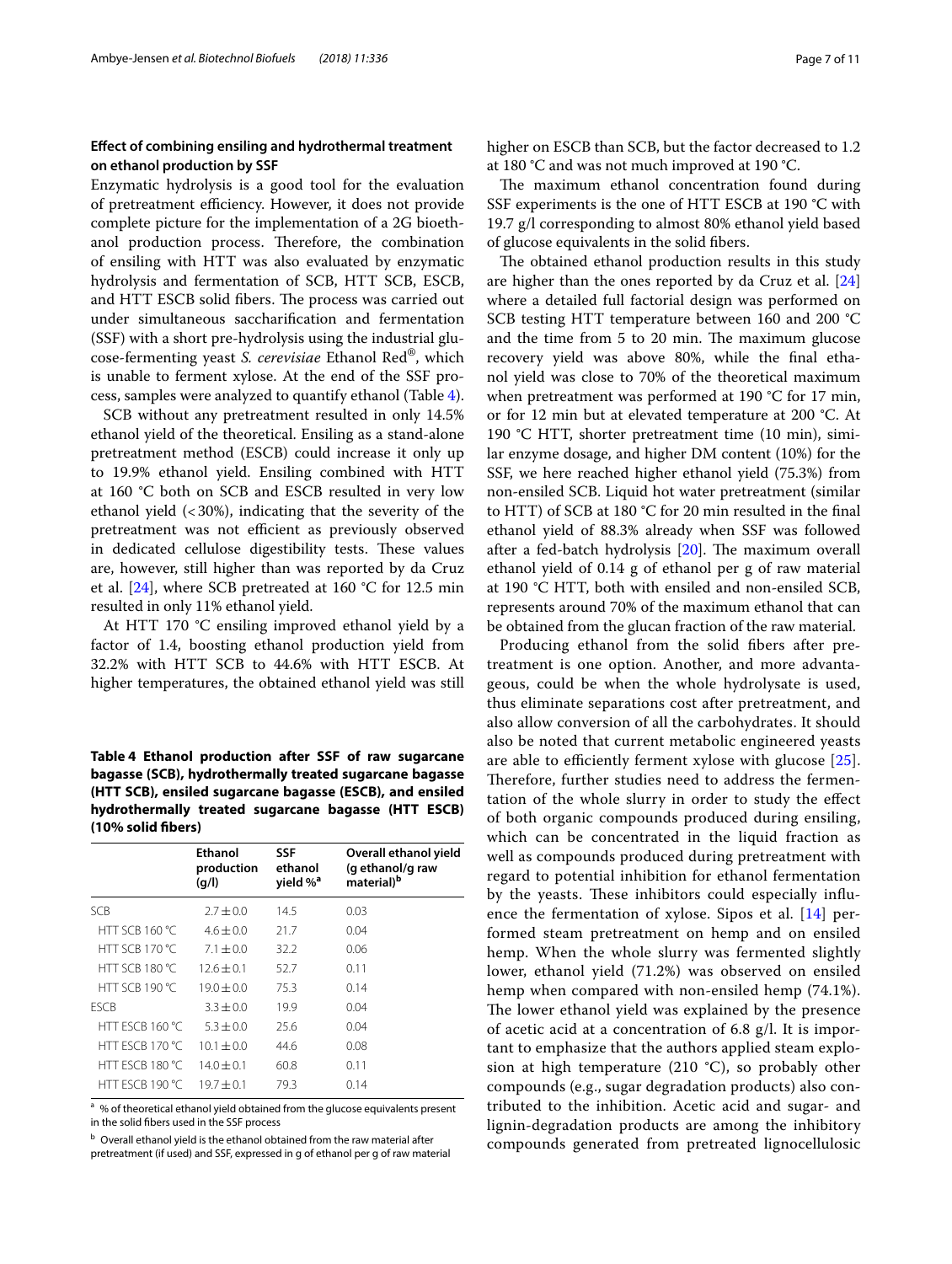biomass  $[26]$  $[26]$ . The individual effect of acetic acid at concentrations up to 6 g/l does not signifcantly impact in ethanol fermentation with *S. cerevisiae* [[27\]](#page-9-25) and at a certain concentration, it can help yeast cells overcoming HMF stress [[28\]](#page-10-0). Higher concentrations than 6 g/l have been reported to result in a decrease in the ethanol yield [[27](#page-9-25)]. Ensiling of SCB resulted in an acetic acid production of 52.5 mg/g DM ESCB. Performing HTT pretreatment at high solid loading (25–35%) on ESCB therefore could potentially result in the concentration of acetic acid at a range of 13–18 g/l. Maize silage has been previously tested for ethanol fermentation at similar conditions [\[29](#page-10-1)] and 78% of the theoretical ethanol yield was achieved, similarly to our results on ensiled SCB. During that study, the liquid fraction obtained after each pretreatment (185–195 °C) was tested for toxicity against yeast. Inhibition efect was not observed and it even resulted in slightly higher ethanol yield due to the presence of acetic acid at low  $\left($  < 6 g/l) concentrations. In our case, assuming high solid loading at pretreatment, the acetic acid concentration is higher which might afect ethanol fermentation negatively. However, studies showed that the inhibitory efect of acetic acid can be overcome by (i) diferent detoxifcation methods [[30](#page-10-2)], (ii) adaptation of the applied yeast to inhibitors [[31](#page-10-3), [32](#page-10-4)], (iii) performing the fermentation in membrane bioreactor [[33](#page-10-5)].

## **Conclusions**

The combination of ensiling with HTT was evaluated for the conversion of SCB to ethanol. Ensiling prior to HTT catalyzes hydrothermal pretreatment causing increased hemicellulose solubilization and higher concentration of cellulose in the solid fbers compared to non-ensiled SCB. The effect of the pretreatment was determined by enzymatic hydrolysis and SSF of the solid fbers. Ensiling of sugarcane bagasse improved both the enzymatic hydrolysis and ethanol fermentation.

The effect of ensiling in combination with HTT as pretreatment is, however, highly case- and biomass-specifc. While when applied to wheat straw this pretreatment process had previously enabled the decreasing of process temperature for HTT in 20 °C, when applied to SCB, ensiling consistently increases HTT efficiency in terms of cellulose digestibility at temperatures between 170 and 190 °C. For the sugarcane bagasse, the ensiling can provide two beneficial effects: (i) preservation of the material for longer storage periods without drying, (ii) increase sugar recovery and fnal ethanol yield up to 10%, depending on the HTT temperature used. This process can be optimized and tested at pilot scale to be implemented in integrated 1G/2G sugarcane ethanol plants.

## **Materials and methods Raw material**

Sugarcane bagasse (SCB) (*Saccharum officinarum L.*) originated from Louisiana, USA. The material was harvested in 2011, dried in Wyoming, and shipped to Denmark. Dry matter content of the stored SCB was 90–95%.

## **Pretreatment process**

Combined ensiling and HTT was tested by the conversion of glucose and xylose after subsequent enzymatic hydrolysis and by ethanol yield after fermentation. The combined pretreatment (HTT ESCB) was compared to the conversion in raw sugarcane bagasse (SCB), ensiled sugarcane bagasse (ESCB), and sole HTT pretreated sugarcane bagasse (HTT SCB).

## **Ensiling**

Ensiling was carried out on chopped SCB (10 cm) adjusted to 35% fnal dry matter (DM) content. To initiate ensiling of SCB, 7 g xylose per 100 g DM was added as determined to be optimal by Yang et al. [[16\]](#page-9-26). Each batch of ensiling contained 1.3 kg DM SCB. The ensiling was carried out using a vacuum-based plastic bag system [[34](#page-10-6)] and a Variovac EK10 vacuum packaging machine (Variovac Nordic A/S, DK-7100 Vejle, Denmark). The commercially available inoculum LACTISIL CCM (Chr. Hansen A/S, Hørsholm, Denmark) which consists of freeze dried pure heterofermentative *Lactobacillus buchneri* was applied. A suspension of 0.2 g/l water was prepared and added in the amount of 40 ml/kg SCB to reach an initial inoculum size of 8 mg/l. The plastic bags were opened after 4 weeks. Weight loss was measured for calculation of DM loss. After ensiling, 0.5 kg DM of the ensiled SCB was pretreated hydrothermally.

## **Hydrothermal pretreatment (HTT)**

Hydrothermal pretreatments (HTT) were carried out in the "Mini IBUS" equipment (Technical University of Denmark, Risø campus). Batches of 0.5 kg DM (DM corrected for volatile fatty acid content) were treated at diferent temperatures (160, 170, 180, and 190 °C) for 10 min. To verify the reproducibility of HTT, the ESCB pretreated at 180 °C was done in triplicate. After HTT, the pretreatment reactor was cooled down below 70 °C thereby avoiding evaporation of acids, and the material was separated by pressing. Each solid fiber fraction and each liquid fraction were analyzed separately. The solid fbers were kept in the freezer and used to evaluate the process efficiency by enzymatic hydrolysis and ethanol fermentation.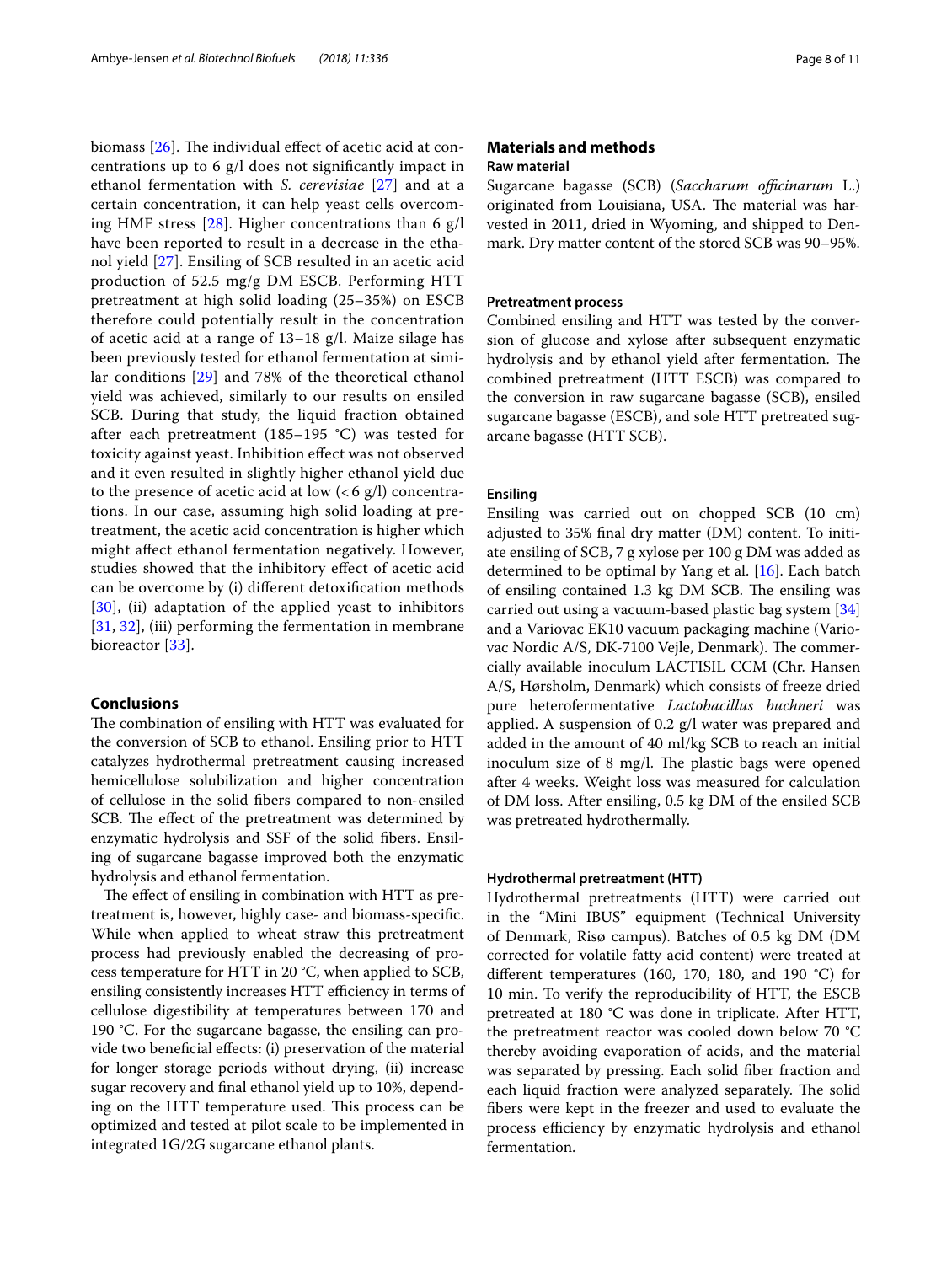## **Biomass analysis**

Raw sugarcane bagasse (SCB), ensiled sugarcane bagasse (ESCB), hydrothermally pretreated sugarcane bagasse (HTT SCB), and hydrothermally pretreated and ensiled sugarcane bagasse (HTT ESCB) were analyzed for chemical composition by methods based on standard laboratory analytical procedures developed by National Renewable Energy Laboratory (NREL), US [[35\]](#page-10-7). Deviations from these standard procedures are stated in the following sections. The analysis of the solid fber fraction included ash content determination, water extraction, ethanol extraction, and strong acid hydrolysis for determining structural carbohydrates and lignin. The liquid fraction of the HTT was analyzed by weak acid hydrolysis.

## **Dry matter and ash determination**

Dry matter (DM) and ash were determined using a standard method [[35](#page-10-7)]. For non-extracted samples, the method was corrected for organic acid content by the method of Huida et al. [[36\]](#page-10-8).

## **Water extraction**

Samples of 15 g DM biomass from freshly disrupted silage bags were extracted in 225 ml MilliQ water with 225  $\mu$ l of the antibiotic ampicillin (10 mg/ml solution) to prevent microbial activity during extraction. The extraction samples were shaken for 2 h at 25 °C and 150 rpm. Extracts were analyzed for sugars and acids by HPLC as described below.

## **Weak acid hydrolysis of hydrolysates**

The liquid fraction from HTT was further analyzed by weak acid hydrolysis to quantify the content of soluble oligomeric carbohydrates. Samples of 10 ml from HTT liquid fraction were autoclaved for 10 min at 121 °C with 4 w/w%  $H_2SO_4$ . Derived sugars were analyzed by HPLC as described below.

## **Ethanol extraction**

Lipophilic extraction was carried out by Soxhlet extraction in a refux condenser for 6 h with 99 w/w% ethanol on water extracted samples of SCB. The amount of ethanol extractives, including volatiles, was defned as the mass of material lost through extraction.

## **Determination of structural carbohydrates and lignin**

Strong acid hydrolysis was used to measure the carbohydrate and lignin content of the extracted samples, and pretreated biomass, based on the NREL standard laboratory analytical procedure [[35\]](#page-10-7).

## **Enzymatic hydrolysis**

The enzymatic convertibility assay based on commercial Cellic® CTec2 (blend of cellulases) and Cellic® HTec2 (blend of hemicellulases) (Novozymes A/S, Denmark) was used to determine the efficiency of the pretreatment process. Enzymatic hydrolysis of pretreated solids was performed at 5% DM content in a total volume of 25 ml using citrate bufer (50 mM, pH 5) and 0.25 ml sodium azide (2%) at 50  $°C$ , 150 rpm, for 72 h. The applied enzyme loading was 15 FPU/g DM solids of Cellic<sup>®</sup> CTec2 supplemented with Cellic<sup>®</sup> HTec2 (9:1 ratio, based on protein content). The enzymatic hydrolysis was performed in triplicates and enzyme blanks were included. Samples were analyzed for carbohydrates by HPLC. Cellulose convertibility was calculated as glucose equivalents recovered from the original cellulose content.

## **Ethanol fermentation**

Simultaneous saccharifcation and fermentation (SSF) of raw bagasse (SCB), ensiled bagasse (ESCB), hydrothermal pretreated raw bagasse (HTT SCB), and hydrothermal pretreated ensiled bagasse (HTT ESCB) were performed in 250-ml blue capped fasks containing 10% DM insoluble solid in a total volume of 50 ml. Each fask contained the substrate, citrate bufer (50 mM, pH 5), and enzyme loading at 15 FPU/g DM solids of Cellic® CTec2 supplemented with Cellic® HTec2 (9:1 ratio, based on protein content). A pre-hydrolysis step was performed for 6 h at 50 °C, 140 rpm. After the liquefaction step, the fasks were cooled down and inoculated with 0.1 g cell dry weight of commercial yeast (*Saccharomyces cerevisiae* Ethanol Red<sup>®</sup>, Fermentis). The yeast cells were harvested from an overnight culture grown at 35 °C, 140 rpm, in a 250-ml shake fask containing 50 ml of medium (2.5 g/l  $(NH_4)_2SO_4$ , 1 g/l  $KH_2PO_4$ , 0.3 g/l MgSO<sub>4</sub>.7H<sub>2</sub>O, 2 g/l yeast extract and 50 g/l glucose), and washed twice with demineralized water. After inoculation, the fasks were closed with yeast lockers and incubated at 35 °C, 140 rpm, for 7 days. SSF was performed in triplicates for each sample of solid fber. Additionally enzyme and substrate blanks were also included. The fermentation was followed by weight-loss measurement. At the end of the incubation time, samples were centrifuged for 5 min at 3500 rpm and the supernatants were analyzed for ethanol by HPLC as described below.

#### **Analytical method**

Carbohydrates (D-glucose, D-xylose, L-arabinose), organic acids (lactic, acetic), and ethanol were quantifed by HPLC system equipped with a refractive index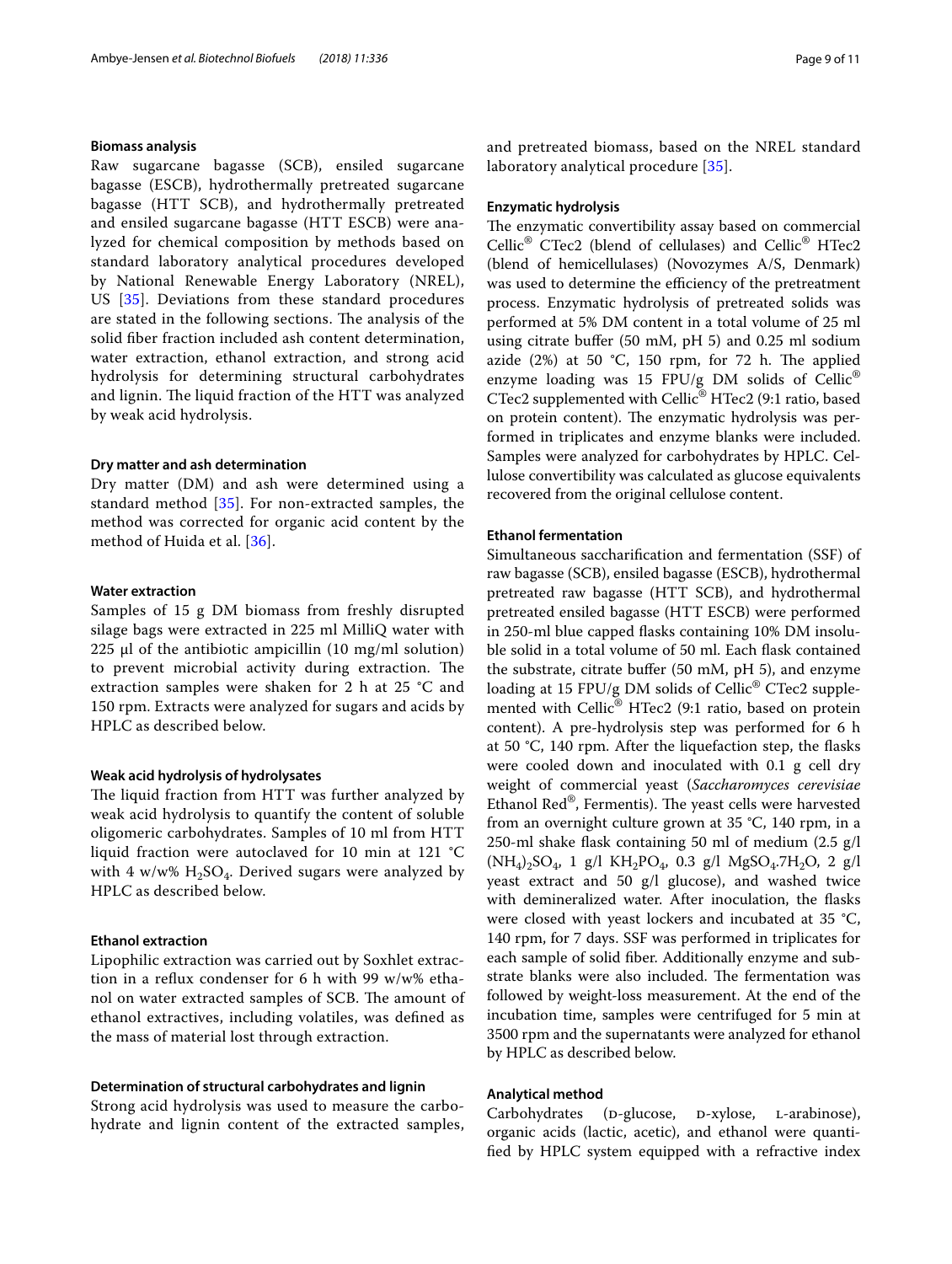detector, a Biorad HPX-87H column (Hercules, CA; USA) at 63 °C, and a mobile phase of 4 mM  $H_2SO_4$  at 0.6 ml/min flow rate.

#### **Abbreviations**

HTT: hydrothermal treatment; SCB: sugarcane bagasse; ESCB: ensiled sugarcane bagasse; RSCB: raw sugarcane bagasse; DM: dry matter; HPLC: highperformance liquid chromatography.

#### **Authors' contributions**

MAJ participated in the experimental design executing the laboratory work, contributed to acquisition of data, and reviewing the manuscript. RB participated in the experimental design executing the laboratory work and contributed to acquisition of data. STT participated in the planning and reviewing of the manuscript. CF contributed to data analysis, drafting, and reviewing the manuscript. ZK participated in the experimental design, contributed to acquisition and analysis of data, and drafted the manuscript. All authors read and approved the fnal manuscript.

#### **Author details**

<sup>1</sup> Center for BioProcess Engineering, Department of Chemical and Biochemical Engineering, Technical University of Denmark, DTU, Søltofts Plads 229, 2800 Kgs. Lyngby, Denmark. <sup>2</sup> Bioenergy Unit, Laboratório Nacional de Energia e Geologia, I.P., Estrada do Paço do Lumiar 22, 1649-038 Lisbon, Portugal.<br><sup>3</sup> Present Address: Department of Engineering, Biological and Chemical Engineering, Aarhus University, Finlandsgade 22, 8200 Aarhus N, Denmark. <sup>4</sup> Present Address: Department of Geosciences and Natural Resource Management (IGN), University of Copenhagen, Rolighedsvej 23, 1958 Frederiksberg C, Denmark.<sup>5</sup> Present Address: Section for Sustainable Biotechnology, Department of Chemistry and Bioscience, Aalborg University, A C Mæyers Vænge 15, 2450 Copenhagen SV, Denmark.

#### **Acknowledgements**

Tomas Fernqvist and Ingelis Larsen are acknowledged for their help in the laboratory. The work was fnancially supported by the European Commission's Seventh Framework Programme (EU-Brazil Project—"Integration of Biology and Engineering into an Economical and Energy-Efficient 2G Bioethanol Biorefnery" (PROETHANOL2G), Project No. 251151).

#### **Competing interests**

The authors declare that they have no competing interests.

#### **Data availability**

The data generated and analyzed during the current study are available from the corresponding author on reasonable request.

## **Publisher's Note**

Springer Nature remains neutral with regard to jurisdictional claims in published maps and institutional afliations.

Received: 3 October 2018 Accepted: 11 December 2018

#### **References**

- <span id="page-9-0"></span>1. FAO statistics. Preprint at<http://www.fao.org/faostat/en/#data/QC>. Accessed Oct 2017.
- <span id="page-9-1"></span>2. Clauser NM, Gutiérrez S, Area MC, Felissia FE, Vallejos ME. Small-sized biorefneries as strategy to add valueto sugarcane bagasse. Chem Eng Res Des. 2016;107:137–46.
- <span id="page-9-2"></span>3. Hofsetz K, Silva MA. Brazilian sugarcane bagasse: energy and non-energy consumption. Biomass Bioenergy. 2012;46:564–73.
- <span id="page-9-3"></span>4. Jagger A. Brazil invests in second-generation biofuels. Biofuels Bioprod Biorefn. 2009;3:8–10.
- <span id="page-9-4"></span>5. Dias MOS, Junqueira TL, Cavalett O, Cunha MP, Jesus CDF, Rossell CEV, Filho RM, Bonomi A. Integrated versus stand-alone second generation

ethanol production from sugarcane bagasse and trash. Bioresour Technol. 2012;103:152–61.

- <span id="page-9-5"></span>6. Furlan FF, Filho RT, Pinto FHBP, Costa CBB, Cruz AJG, Giordano RLC, Giordano RC. Bioelectricity versus bioethanol from sugarcane bagasse: is it worth being fexible? Biotechnol Biofuels. 2013;6:142.
- <span id="page-9-6"></span>7. Pereira SC, Maehara L, Machado CMM, Farinas CS. 2G ethanol from the whole sugarcane lignocellulosic biomass. Biotechnol Biofuels. 2015;8:44.
- <span id="page-9-7"></span>8. Lopes ML, Paulillo SCL, Godoy A, Cherubin RA, Lorenzi MS, Giometti FHC, Bernardino CD, Neto HBA, Amorim HV. Ethanol production in Brazil: a bridge between science and industry. Braz J Microbiol. 2016;47S:64–76.
- <span id="page-9-8"></span>9. Cardona CA, Quintero JA, Paz IC. Production of bioethanol from sugarcane bagasse: status and perspectives. Bioresour Technol. 2010;101:4754–66.
- <span id="page-9-9"></span>10. Ruiz HR, Rodríguez-Jasso RM, Fernandes BD, Vicente AA, Teixeira JA. Hydrothermal processing, as an alternative for upgrading agriculture residues and marine biomass according to the biorefnery concept: a review. Renew Sustain Energy Rev. 2013;21:35–51.
- <span id="page-9-10"></span>11. Luo X, Zhu JY. Efects of drying-induced fber hornifcation on enzymatic saccharifcation of lignocelluloses. Enzyme Microb Technol. 2011;48:92–9.
- <span id="page-9-11"></span>12. Ambye-Jensen M, Thomsen ST, Kádár ZS, Meyer AS. Ensiling of wheat straw decreases the required temperature in hydrothermal pretreatment. Biotechnol Biofuels. 2013;6:116.
- <span id="page-9-14"></span>13. Ambye-Jensen M, Johansen KS, Didian T, Kádár ZS, Meyer AS. Ensiling and hydrothermal pretreatment of grass: consequences for enzymatic biomass conversion and total monosaccharides yields. Biotechnol Biofuels. 2014;7:95.
- <span id="page-9-13"></span>14. Sipos B, Kreuger E, Svensson SV, Réczey K, Björnsson L, Zacchi G. Steam pretreatment of dry and ensiled industrial hemp for ethanol production. Biomass Bioenergy. 2010;34:1721–31.
- <span id="page-9-12"></span>15. Thomsen ST, Londono JEG, Heiske S, Kadar ZS, Meyer AS. Combination of ensiling and fungal delignifcation as efective wheat straw pretreatment. Biotechnol Biofuels. 2016;9:16.
- <span id="page-9-26"></span>16. Yang HY, Wang XF, Liu JB, Gao LJ, Ishii M, Igarashi Y, Cui ZJ. Efects of water-soluble carbohydrate content on silage fermentation of wheat straw. J Biosci Bioeng. 2006;101:232–7.
- <span id="page-9-15"></span>17. Dewar W, McDonald P, Whittenbury R. The hydrolysis of grass hemicelluloses during ensilage. J Sci Food Agric. 1963;14:411–7.
- <span id="page-9-16"></span>18. Pu Y, Hu F, Huang F, Ragauskas AJ. Lignin structural alterations in thermochemical pretreatments with limited delignifcation. Bioeng Res. 2016;8:992–1003.
- <span id="page-9-17"></span>19. Silva-Fernandesa T, Duarte LC, Carvalheiro F, Marques S, Loureiro-Dias MC, Fonseca C, Gírio F. Biorefning strategy for maximal monosaccharide recovery from three diferent feedstocks: eucalyptus residues, wheat straw and olive tree pruning. Bioresour Technol. 2015;183:203–12.
- <span id="page-9-18"></span>20. Wang W, Zhuang X, Yuan Z, Yu Q, Xu J, Qi W, Wang Q. Highly efficient conversion of sugarcane bagasse pretreated with liquid hot water into ethanol at high solid loading. Int J Green Energy. 2016;13:298–304.
- <span id="page-9-19"></span>21. Silva VFN, Arruda PV, Felipe MGA, Gonçalves AR, Rocha GJM. Fermentation of cellulosic hydrolysates obtained by enzymatic saccharifcation of sugarcane bagasse pretreated by hydrothermal processing. J Ind Microbiol Biotechnol. 2011;38:809–17.
- <span id="page-9-20"></span>22. Rocha GJM, Silva VFN, Martín C, Gonçalves AR, Nascimento VM, Souto-Maior AM. Effect of xylan and lignin removal by hydrothermal pretreatment on enzymatic conversion of sugarcane bagasse cellulose for second generation ethanol production. Sugar Tech. 2013;15:390–8.
- <span id="page-9-21"></span>23. Monavari S, Galbe M, Zacchi G. Infuence of impregnation with lactic acid on sugar yields from steam pretreatment of sugarcane bagasse and spruce, for bioethanol production. Biomass Bioenergy. 2011;35:3115–22.
- <span id="page-9-22"></span>24. da Cruz S, Dien BS, Nichols NN, Saha BC, Cotta MA. Hydrothermal pretreatment of sugarcane bagasse using response surface methodology improves digestibility and ethanol production by SSF. J Ind Microbiol Biotechnol. 2012;39:439–47.
- <span id="page-9-23"></span>25. Tomás-Pejó E, Bonander N, Olsson L. Industrial yeasts strains for biorefinery solutions: constructing and selecting efficient barcoded xylose fermenting strains for ethanol. Biofuels Bioprod Biorefn. 2014;8:626–34.
- <span id="page-9-24"></span>26. Olsson L, Hahn-Hägerdal B. Fermentation of lignocellulosic hydrolysates for ethanol production. Enzyme Microb Technol. 1996;18:312–31.
- <span id="page-9-25"></span>27. Larsson S, Palmqvist E, Hahn-Hägerdal B, Tengborg C, Stenberg K, Zacchi G, Nilvebrant NO. The generation of fermentation inhibitors during dilute acid hydrolysis of softwood. Enzyme Microb Technol. 1999;24:151–9.